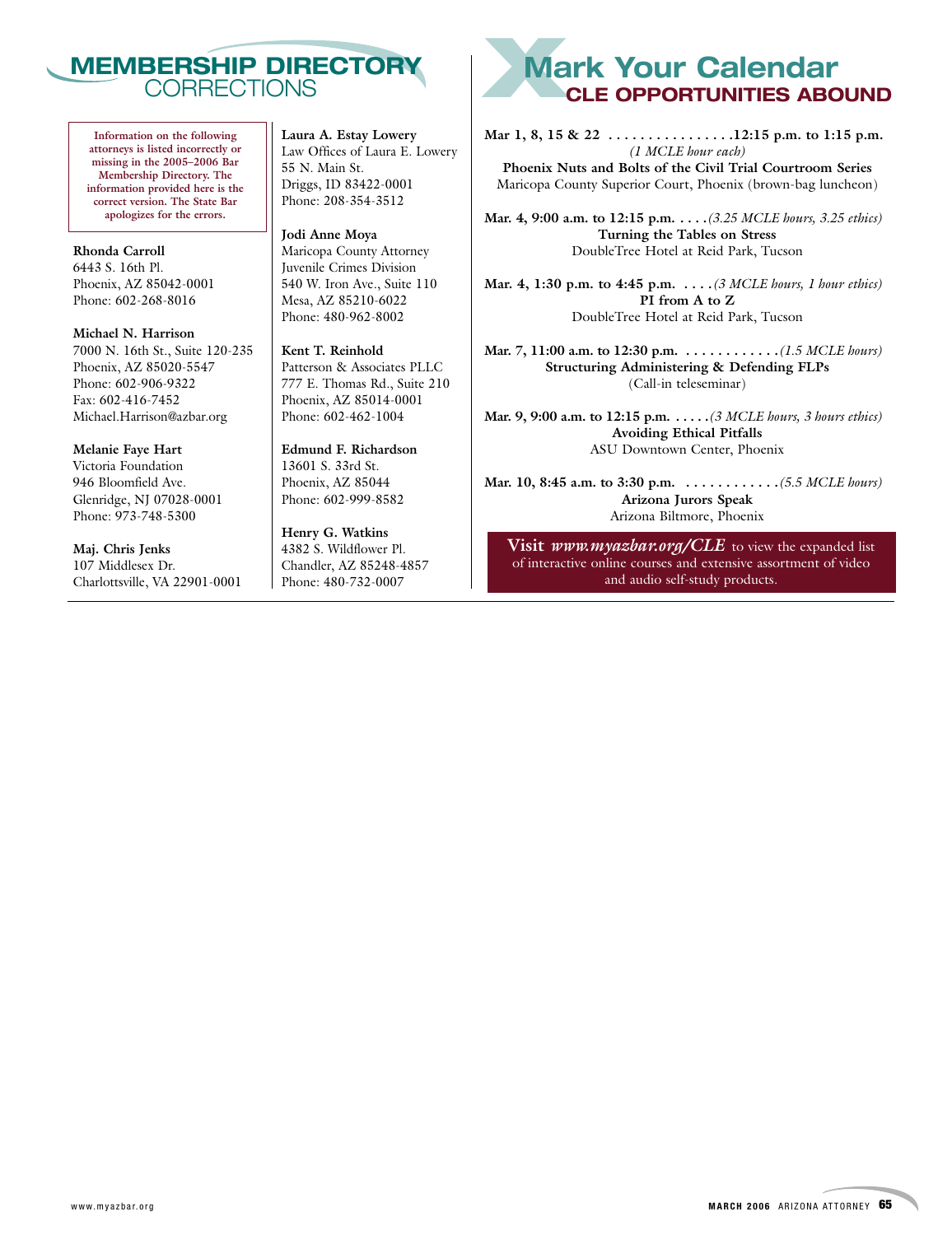## **BOARD OF GOVERNORS** DECEMBER MEETING REVIEW

Below are highlights from the December 15, 2005, State Bar Board of Governors meeting. Meetings typically are held monthly at the Arizona Bar Center in Phoenix. To see the complete minutes, go to www.myazbar.org/AZBarInfo and click on "Board of Governors."

- 3 President Helen Perry Grimwood called the meeting to order. No executive session was held.
- **>** President Grimwood reported on the formation of the newly formed Task Force on Landlord Tenant Law and requested additional names to be submitted to her for consideration.
- **>** President Grimwood reported on her activities, including attending the first Arizona Judicial Leadership Counsel held in Sedona; attending the Justice For All meeting; and her continued effort to meet with legislators along with Christine Thompson, Director of Government Relations. Ms. Grimwood additionally reported that the State Bar and the Supreme Court are continuing to hold regular meetings, which are very beneficial.
- $\blacktriangleright$  Teresa Schmid, Executive Director, reviewed with the board the Executive Director's Report. Ms. Schmid reported on the Arizona Foundation for Legal Services & Education's recent additional grants of \$165,000 to various legal services, which was generated from the \$50 voluntary contributions from membership.
- $\blacktriangleright$  Ms. Schmid reported on upcoming events, which include: The American Bar Association for Public Education will be hosting its 24th National Law Related Education Leadership Conference in Tempe from January 26-28.
- Additionally, Ms. Schmid reviewed the "On the Horizon" portion of the report, which is dedicated to giving the Board advance

notice of emerging issues that may become significant to the Bar in the future but do not yet require action by the board.

- 3 Finance Committee—Ray Hanna, Chair, reviewed the Memo regarding the employee-related package for the 2006 Budget for consideration by the Board.
- The board voted to approve the following items from the Memo from Teresa Schmid on December 16: (1) addition of three new positions in the 2006 Budget to include adding a Senior Director of Member Services; Assistant to the President; and Member Assistance Program Director; (2) approval of a market adjustment of 3.5 percent for employee salaries, as recommended by the Hay Group, to keep employee salaries in line with the job market; and (3) approval of an increase of 2.5 percent in the current salary ranges, as recommended by the Hay Group, to keep salary ranges in line with the job market.  $\blacktriangleright$  Mr. Hanna reported that the
- budget will continue to be on hold for a month pending additional information for a separate item of the Memo from Teresa Schmid dated December 16, which references a pool for performance pay and staff development in 2006.
- Mr. Hanna reported that the financial statements are informational this month as Larry McVey, Chief Financial Officer, was unable to attend and Julie Wilson, Director of Accounting, was available to answer any questions.
- Pamela Donison, Arizona Women Lawyers Association (AWLA), reported on the activities of the organization including the upcoming reception celebrating the ascension of Hon. Ruth V. McGregor as Chief Justice and Hon. Rebecca White Berch as Vice Chief Justice

of the Arizona Supreme Court, Thursday, February 2, from 5:30 to 7:30 p.m. at the Doubletree Hotel in Tucson.

- $\blacktriangleright$  Jeff Jacobson, President of the Young Lawyers Division (YLD), reported on the continuing efforts of the Wills for Heroes Program, which are now scheduled through March. Mr. Jacobson further reported on the upcoming press conference to be held January 14.
- Leezie Kim from the Arizona Asian American Bar Association reported on the February 16 annual induction activities.
- ▶ Appointments Committee— Ed Novak, Chair, reported on the criteria for the three Court Appointments for Arizona Commission on Appellate Court Appointments, Maricopa County Commission on Trial Court Appointments and Pima County Commission on Trial Court Appointments.
	- $\blacktriangleright$  The board voted to forward to the Governor the names of Paige A. Martin and Mark K. Briggs as the two candidates to fill the vacancy on the Arizona Commission on Appellate Court Appointments; the opening was created when James Moeller vacated his seat.
	- Maricopa County Commission on Trial Court Appointments— The board voted to nominate James E. Blair, Jr., to fill the seat being vacated by John Tuchi in Supervisorial District 1. The board voted to nominate Jennifer R. Hunter for the Supervisorial District 5 vacancy.
	- Pima County Commission on Trial Court Appointments— The board voted to nominate incumbent Elizabeth D. Bushell be nominated for reappoint-

ment to a second fouryear term as the Supervisorial District 4 representative. The board voted to nominate incumbent John R. Evans for reappointment to a second four-year term as the Supervisorial District 5 representative.

- $\blacktriangleright$  The board voted to accept the recommendation of the Appointments Committee for incumbent Robert E. Schmitt, Yavapai County, to be nominated for reappointment to a four-year term.
- $\blacktriangleright$  Amelia Craig Cramer, Chair of the Tucson Building Task Force, gave an update on the findings of the task force.
	- $\blacktriangleright$  The board voted to approve the task force to negotiate leases on the three properties that are being considered.
- $\blacktriangleright$  Kent Nicholas, Chair of the Fee Arbitration Committee, gave a brief overview of the fee arbitration process. In recognition of three public members of the committee, Alejandra Torres and Diana Shaw were recognized with an award. Bradley Smith, unable to attend in person, was also recognized for his volunteer efforts. The board thanked them all for their service.
- $\blacktriangleright$  Joe Kreamer, Chair of Legal Services, reported on the Arizona Foundation for Legal Services & Education's grants recently given to Community Legal Services, Children's Law Center, DNA-Peoples Legal Services, Native Education Legal Line (NELL), Southern Arizona Legal Aid, Inc., and the Tucson Family Advocacy Project.
- 3 Robert Van Wyck, Chief Bar Counsel, reported that the Lawyer Regulation Department hired Pat Sallen as the new ethics counsel. The department has two positions to fill. Preliminary numbers indicate that disci-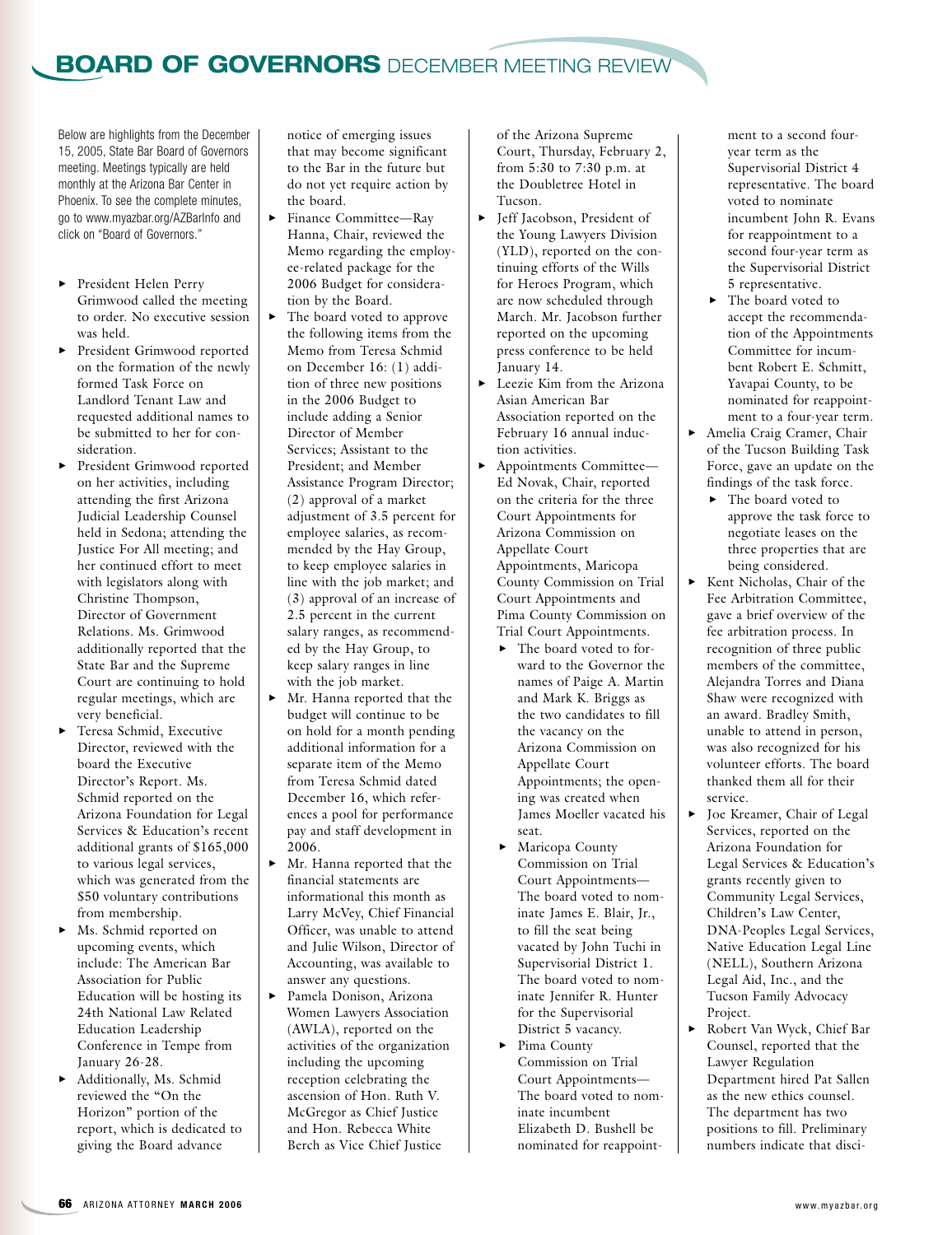pline is reporting about the same number of phone calls and written complaints as in the past. More of the formal complaints received are of greater complexity than had previously been the case.

- The board voted to ratify the actions of the Scope & Operations Committee in approving the filing of the Petition Amending Rules  $32(c)$ , 45 and  $64(f)$ relating to membership and MCLE.
- The board voted to approve the Consent Agenda, including the Amended November board minutes, approval of reinstatements, MCLE suspensions, and notice of deceased members.

#### **Standing Board Committee Reports**

- 3 Amicus—Justice Scott Bales left the room prior to the start of the discussion. Dan McAuliffe, Chair, reported on the discussion of the court on the James Hamm case and the Court's invitation to file a supplemental amicus brief in the Lee Keller King matter with a deadline of January 20, 2006.
	- $\blacktriangleright$  The board voted unanimously to submit a supplemental amicus curi ae brief to the Court, which argues for a bright-line rule that excludes those convicted of attempted mur der from admission to the Bar and to further argue that if a bright-line rule is not adopted by the Court, that Mr. King should be denied admission to the Bar based on the *Hamm* analysis.
- $\blacktriangleright$  Long Range Planning Committee— Steve Sherick, Chair, reported that the committee plans to update the LRP in March.
- $\blacktriangleright$  Member Services Committee—Whitney Cunningham, Chair, reported that the committee didn't meet this month. Bar Leadership was held in the afternoon after the last board meeting.
- ▶ Rules Committee—Christine Thompson, Director of Government Relations, reviewed the draft comment recommended by the Rules Committee regarding R-05-00016, addressing an exemption to the Unauthorized Practice of Law Rules in Special Education Administrative Hearings.
	- $\blacktriangleright$  The board voted to file with the Court the recommended draft comment regarding R-05-00016 as presented to the board.
- Meeting adjourned.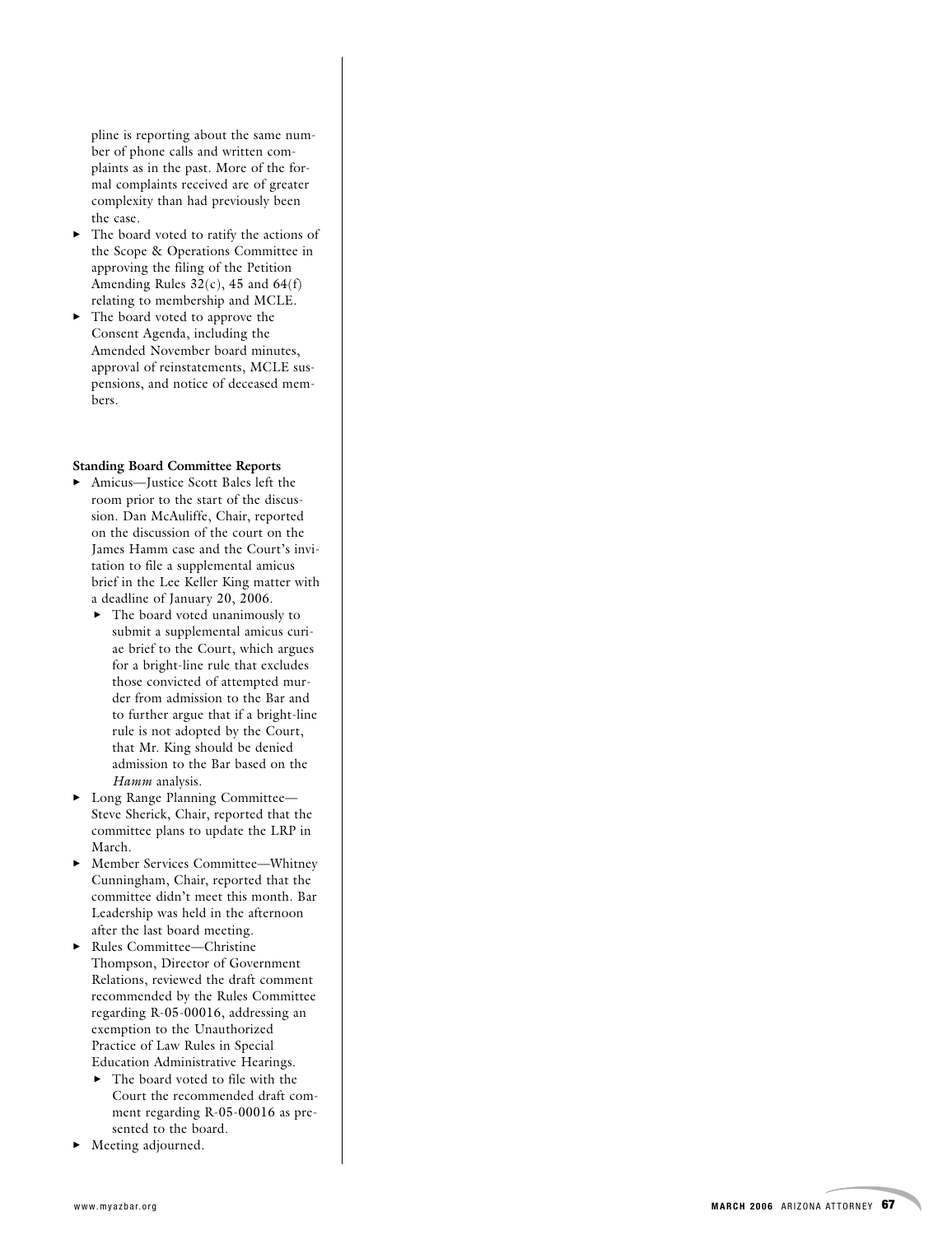Awarded to that attorney or those attorneys who have rendered extraordinary contributions to the programs and activities of the State Bar in the prior year. Hundreds, even thousands, of the Bar's members contribute their time and talent to the work of the Bar, but this award is limited to those whose contributions are exceptional. In 2005, the award was given to Ronald W. Messerly and Michael V.

**MEMBER OF THE YEAR AWARD**

# **STATE BAR OF ARIZONA AWARD NOMINATIONS**

The **State Bar of Arizona** is soliciting nominations for awards to be given at the annual convention. Nominations for all categories should be submitted to: State Bar Awards, 4201 N. 24th Street, Suite 200, Phoenix, AZ 85016-6288. The deadline for nominations is **Monday, March 20, 2006.**



"I was really happy to find a way to use my training and experience to give back to the Bar in my legal concentration area. That the Bar recognized that service has been incredibly gratifying." *— Michael V. Mulchay*

"I was humbled to receive the Member of the Year Award, together with my co-recipient Mike Mulchay. The award recognizes the hard work not of myself as an individual, but as part of a team that helped make the SBA's transition to the new State Bar Center such a success. I encourage all members of the Bar to become involved with and contribute time to the great causes and interests of our organization—one gets far more out of it than they put in. I would like to thank the members of the Board of Governors the Bar staff for this award." *— Ronald W. Messerly*

Mulchay.

| <b>JAMES A. WALSH</b><br><b>OUTSTANDING</b><br><b>JURIST AWARD</b>                | Awarded to that judge whose career exemplifies the highest standards of judicial conduct for integrity and<br>independence; who is knowledgeable of the law and faithful to it; who is unswayed by partisan interests, pub-<br>lic clamor or fear of criticism; who is patient, dignified and courteous to all who appear before him; and who<br>endeavors to improve the administration of justice and public understanding of, and respect for, the role of<br>law in our society. Last year's recipients was the Hon. Michael D. Ryan. |
|-----------------------------------------------------------------------------------|-------------------------------------------------------------------------------------------------------------------------------------------------------------------------------------------------------------------------------------------------------------------------------------------------------------------------------------------------------------------------------------------------------------------------------------------------------------------------------------------------------------------------------------------|
| <b>AWARD OF SPECIAL</b><br><b>MERIT</b>                                           | Awarded to that member or member of the State Bar who has made significant contributions to the fur-<br>therance of public understanding of the legal system, the administration of justice and confidence in the legal<br>profession. In 2005, the recipient was Frances L. Johansen.                                                                                                                                                                                                                                                    |
| <b>SHARON A. FULLMER</b><br><b>LEGAL AID ATTORNEY</b><br><b>OF THE YEAR AWARD</b> | Awarded to that legal services lawyer or lawyers in Arizona whose service to low-income people encompass-<br>es aggressive advocacy on behalf of individuals in extreme need and addresses systemic issues affecting sig-<br>nificant numbers of low-income people. Last year's recipient was George H. McKay.                                                                                                                                                                                                                            |
| <b>AWARD OF</b><br><b>APPRECIATION</b>                                            | Awarded to that individual or those individuals who are not members of the Bar in recognition of out-<br>standing service toward the creation of a better public understanding of the legal profession and the admin-<br>istration of justice, the judiciary or the legislative process. <b>Emily R. Johnston</b> was honored last year.                                                                                                                                                                                                  |
| <b>TOM KARAS</b><br><b>CRIMINAL JUSTICE</b><br><b>AWARD</b>                       | Awarded to that criminal law practitioner or judicial officer who during his or her career has worked tire-<br>lessly to advance the causes of criminal justice by representing clients or the public, or presiding in court,<br>with integrity, fairness, tenacity, creativity, brilliance and above all professionalism. The recipient in 2005 was<br>Robert J. Hirsh.                                                                                                                                                                  |
|                                                                                   |                                                                                                                                                                                                                                                                                                                                                                                                                                                                                                                                           |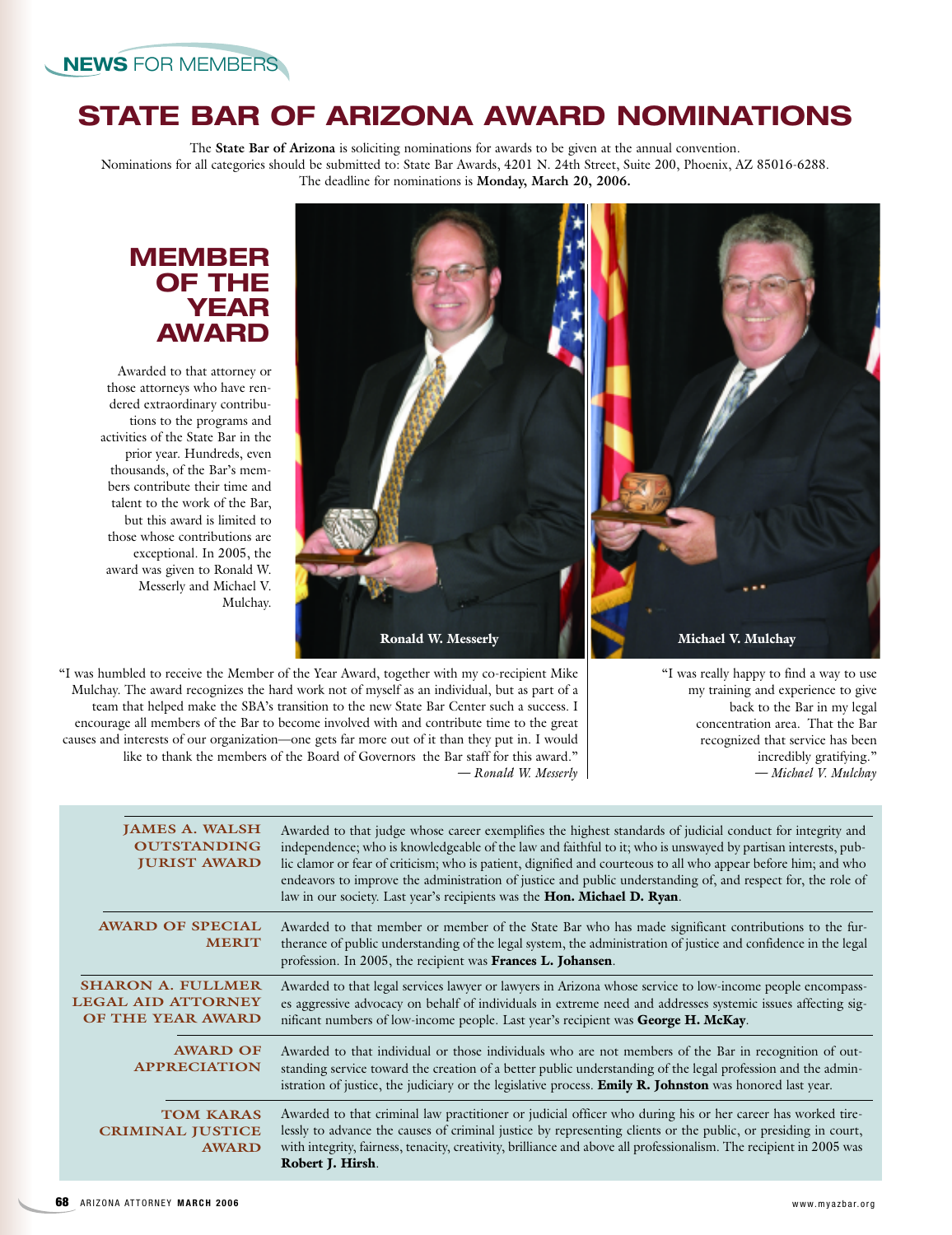## **PEOPLE,** PLACES, HONORS, AWARDS

**David H. Benton** has joined **Fennemore Craig** as of counsel and practices in the areas of natural resources, environmental government relations and litigation.

**Monica Goebel** was unanimously elected as the managing partner of the Phoenix office of **Steptoe & Johnson LLP. GOEBEL**



**PERRY**

**Sarah Ananda Perry** has joined **The Grimwood Law Firm plc** as an associate and practices in employment, employee benefits, ERISA and commercial litigation.



**Lewis and Roca** has announced that six associates have joined the firm: **Jonathan Hauer** and

**Erin E. Szajna** (real estate), **Peter Larson** (public finance and Indian affairs), **May Mowzoon** (intellectual property), **Daniel H. Walker** (business) and **Jeffrey Zane** (commercial litigation and construction). In addition, **Mike Bielecki** (government relations and Indian affairs) has joined the firm as a principal.

**Paul M. Gales** has joined **Feldman Brown Wala Hall and Agena PLC** as partner and practices in corporate transactions and securities regulations.

**Henry G. Watkins** was named executive director of the **Arizona Center for Disability Law.**







**Greenberg Traurig** announced that **Rebecca L. Burnham** and **Lesa J. Storey** have joined the firm's real estate practice, and that **Laura M. Lawless** joined the labor and employment practice.

**Fennemore Craig** announced that four new attorneys have joined the firm. They are: **Todd S. Kartchner,** business law and per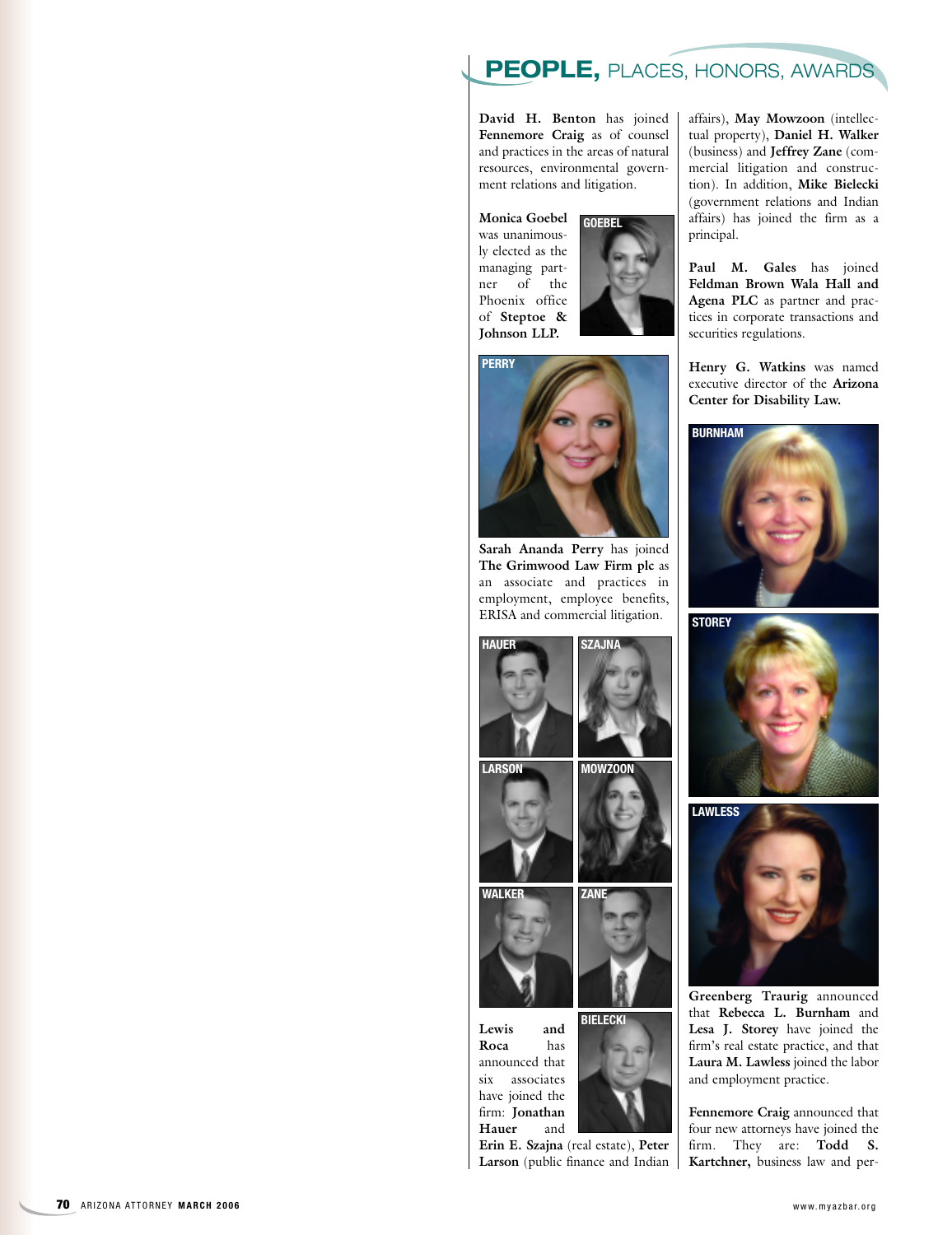sonal injury torts; **William D. Sawkiw,** commercial litigation; **Stephen D. Benedetto,** business and personal injury litigation; and **Marc A. Marra,** natural resources and environmental law.

Real estate attorney **Jan Grossman** has joined developer **Shea Commercial** as general counsel.

**Susan Dana-Kobey** has joined **Burch & Cracchiolo PA** as an associate and concentrates her practice on construction defect law and insurance coverage.

**Monty L. Greek** was named shareholder of **Zwillinger & Georgelos PC.** Greek practices in commercial litigation, construction litigation and business torts.

The City of **Scottsdale City Council** has appointed **Deborah W. Robberson** as city attorney.

**Brad L. Kerby** was appointed general counsel of **Marnell Corrao Associates** in Las Vegas.

**Steptoe & Johnson** announced that **Timothy M. Strong** has joined the firm as partner in the litigation department. The firm also announced the promotions of **Jason D. Sanders** to Of Counsel in the commercial litigation department, and **John R. Nickerson** to Special Counsel in the labor and employment department.

**Meagher & Geer PLLP** has announced that **Thalia N. Gonzalez** has joined the firm's insurance coverage group.

**Judge Boyd Johnson** was selected as the Presiding Judge of the **Pinal County Superior Court.**

**ZAVISLAK**

**Gallagher & Kennedy PA** has announced that **Brian J. Zavislak** has rejoined the firm as an associate in its real estate practice.



**Perkins Coie Brown &**

**Bain** has announced that 10 new associates have the firm. They are: **Colin P. Ahler** , **Patricia A. Alexander**, **Rhonda L. Barnes** , **Jordan T. Ellel**, **Rhett B. Larson**, **Lauren J. Lowe**, **Aaron H. Matz**, **Steven J. Monde** , **Craig A. Morgan** and **Liana W. Spendlove.**

Four new attorneys have joined the Phoenix office of **Stinson Morrison Hecker LLP. Matthew B. Meaker** and **John T. White** have joined the firm's business litigation group, and **M. Elizabeth Nillen** and **Heidi Nunn-Gilman** have joined the employment and labor law practice.